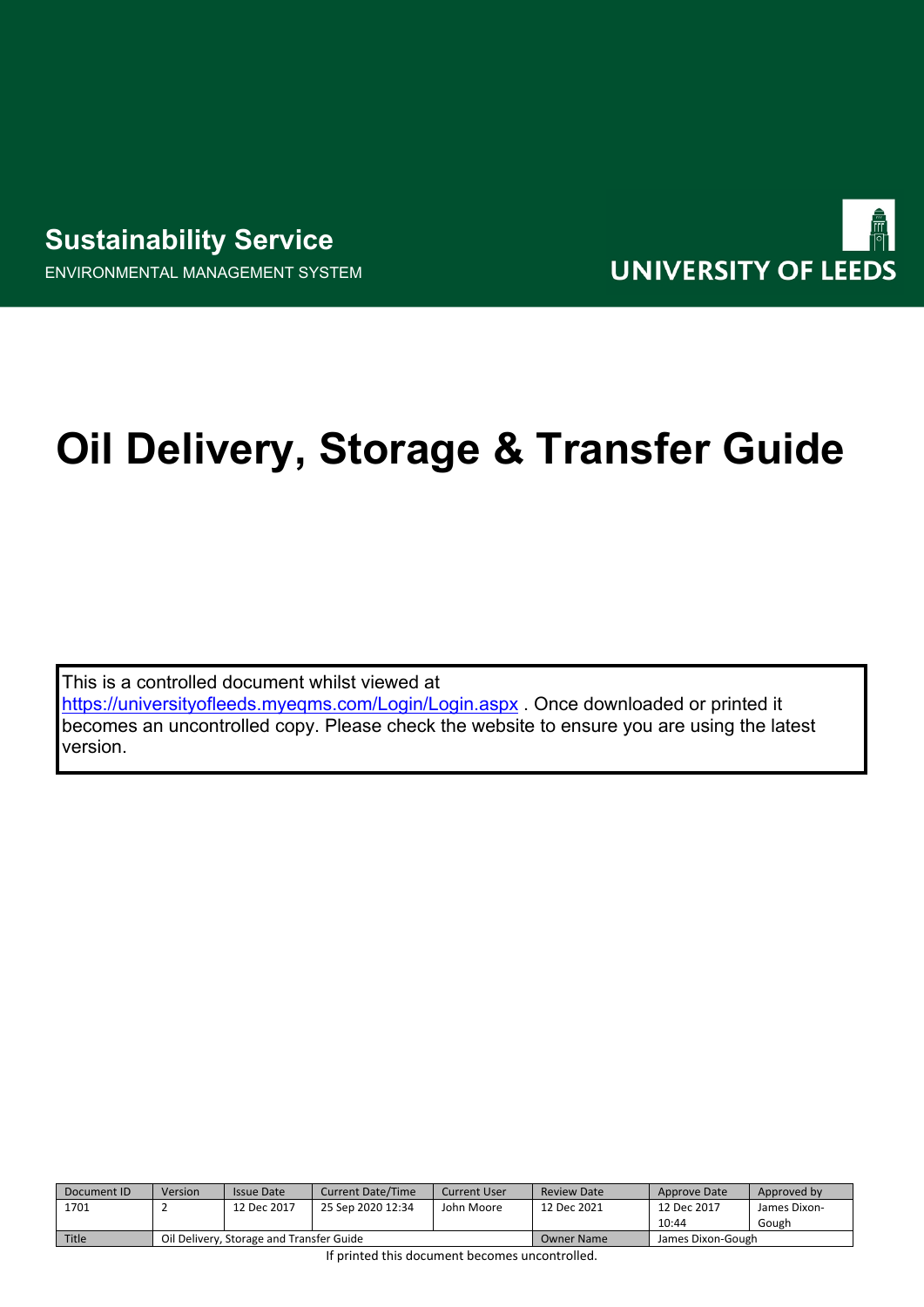#### **INTRODUCTION**

The purpose of this guidance is to ensure that sufficient information is provided to manage risks associated with oil delivery, storage and use.

#### **SCOPE**

This guide covers:

- The delivery of oil to the above ground storage tank at Oxley hall and the underground storage tank at **Engineering**
- The delivery of oil to university back-up generators
- The storage of oil on campus
- The transfer of oil from storage tanks for operational or research purposes

#### **REFERENCES**

Emergency Response Preparedness Procedure

#### **RESPONSIBILITIES**

**Head of Maintenance**: ensure that relevant staff have had training and understand their responsibilities for the safe delivery and use of diesel oil on campus.

**Engineering Health & Safety team:** ensure that relevant staff have had training and understand their responsibilities for the safe delivery and use of diesel oil on campus.

**Operational staff (delivery, storage & transfer responsibility):** must ensure that the procedure is followed and that any problems or non-conformances are reported to the Sustainability Service.

**Sustainability Service**: will provide relevant training and monitor compliance against this procedure.

#### **REQUIREMENTS FOR THE DELIVERY OF OIL**

A safe delivery and emergency procedure must be in place for Oxley Hall and Engineering. These procedures will be informed by discussion with the oil delivery company and will clearly state associated responsibility and account for Health, Safety and Environmental risk. They must also follow the requirements in this guide.

Delivery to site should be agreed in advance and at least one trained University member of staff should be present to give access to storage tank. This staff member should remain on site during delivery.

This member of staff must be aware of any emergency response procedures, numbers and contact details.

The oil delivery company may not deposit any waste, chemicals or any other substances into drains or waste containers on University premises.

No oil or diesel must be allowed to enter into drainage or sewage systems during the course of delivery activity. Under no circumstances should hazardous substances be disposed of into drainage or sewage systems.

Any spills must be addressed according to the local procedure and reported via EQMS or Sentinel.

All deliveries must be documented and retained for future reference and log books amended accordingly.

| Document ID  | Version                                  | <b>Issue Date</b> | <b>Current Date/Time</b> | Current User      | <b>Review Date</b> | Approve Date | Approved by  |
|--------------|------------------------------------------|-------------------|--------------------------|-------------------|--------------------|--------------|--------------|
| 1701         |                                          | 12 Dec 2017       | 25 Sep 2020 12:34        | John Moore        | 12 Dec 2021        | 12 Dec 2017  | James Dixon- |
|              |                                          |                   |                          |                   |                    | 10:44        | Gough        |
| <b>Title</b> | Oil Delivery, Storage and Transfer Guide |                   |                          | <b>Owner Name</b> | James Dixon-Gough  |              |              |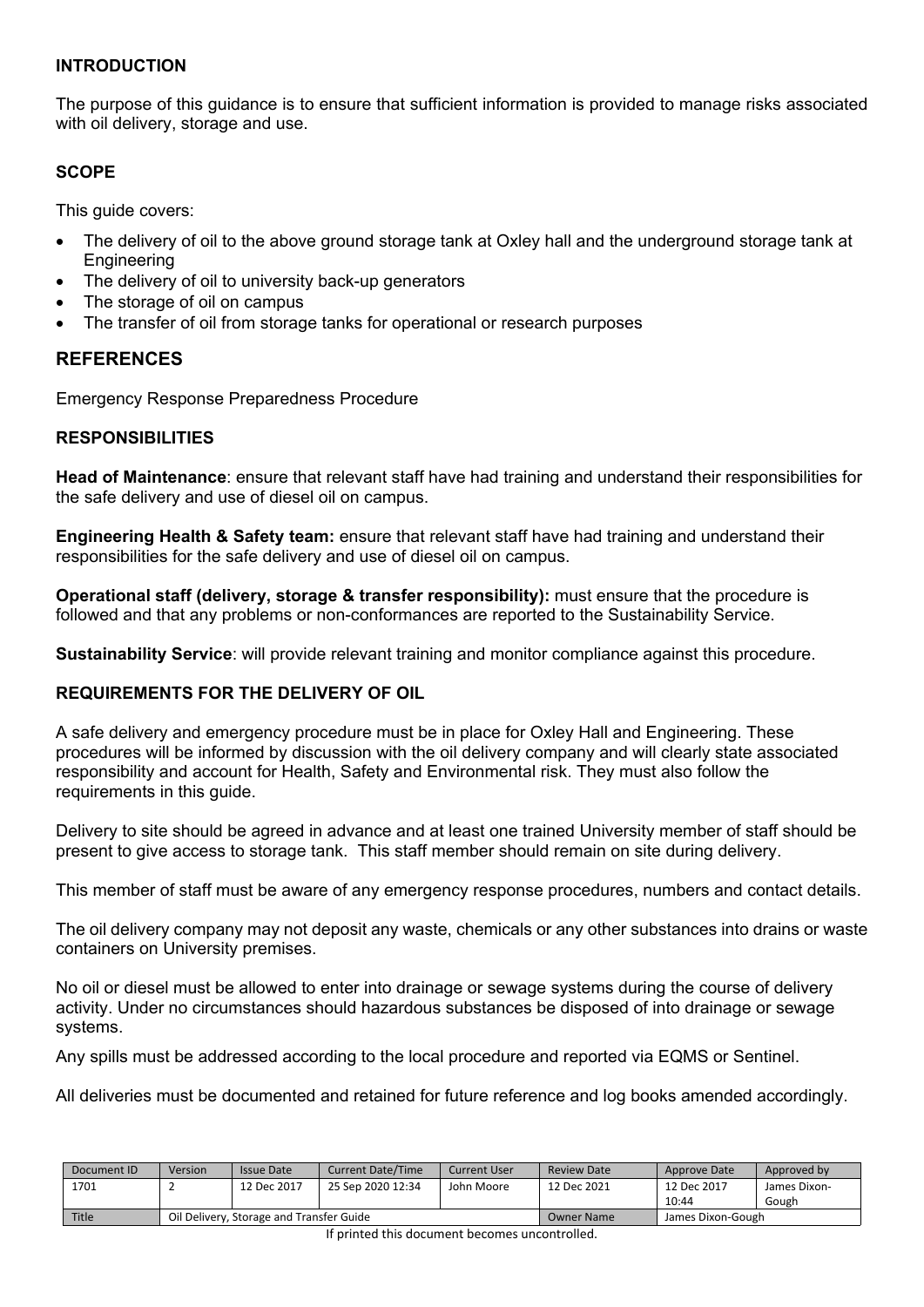## **REQUIREMENTS FOR THE TRANSFER AND MOVEMENT OF OIL**

The removal of oil from a storage tank must only be conducted by trained members of University staff.

Oil spill kits must be available and any spills cleaned up immediately with any absorbent materials used being disposed of through hazardous waste.

Removal of oil for use in machinery should be carried out directly wherever possible and not decanted (tractors, ride-on mowers, etc.).

Removal of oil for use in campus backup generators must be decanted into suitable oil drums no larger than 200 litres and must meet the following requirements when being moved:

- The drum should be of sound quality and sealed before they are moved.
- The drum will be stored in an upright position at all times out of sunlight and sources of ignition.
- The drum must be stored on a suitable container that is capable of holding 110% of the largest drum capacity.
- The drum must be properly secured whilst in transit to and from campus and a spill kit should accompany it at all times

Where drums are delivered directly to backup generators, every effort should be made to operate inside bunding. If this is not possible, any drains should be covered during transfer and drip trays should be used. An oil spill kit must also be available in this area.

#### **REQUIRMENTS FOR STORAGE OF OIL ON CAMPUS**

Any oil stored on campus must either be in a double skinned storage tank or stored in and impermeable bund capable of holding 110% of the total capacity of the largest storage tank or container.

The under-ground storage tank must have a working leak detection system in place.

A visual inspection of storage tanks or areas must be carried out on a monthly basis and any loss of integrity of the bund or damage to storage tanks or vessels reported immediately.

Oil storage containers must not exceed 200 litres and on no account should they be stored without a bund.

All tanks must be stored on a stable and flat base. In addition the checklist at the back of this guide must be completed bi-annually and the results kept as an EMS record.

#### **REQUIREMENTS FOR WASTE OIL ON CAMPUS**

Any waste oil must be stored within a suitable bund, capable of holding 110% of the largest drum capacity. There must also be a spill kit in this area. Any oil spill waste, which will include spill kit material, should also be taken to this point for collection by the approved University hazardous waste contractor.

#### **MONITORING**

Compliance against this procedure will be confirmed by the completion of the accompanying checklist and by site inspections carried out by trained internal auditors.

| Document ID | Version                                  | Issue Date  | <b>Current Date/Time</b> | Current User      | <b>Review Date</b> | Approve Date | Approved by  |
|-------------|------------------------------------------|-------------|--------------------------|-------------------|--------------------|--------------|--------------|
| 1701        |                                          | 12 Dec 2017 | 25 Sep 2020 12:34        | John Moore        | 12 Dec 2021        | 12 Dec 2017  | James Dixon- |
|             |                                          |             |                          |                   |                    | 10:44        | Gough        |
| Title       | Oil Delivery, Storage and Transfer Guide |             |                          | <b>Owner Name</b> | James Dixon-Gough  |              |              |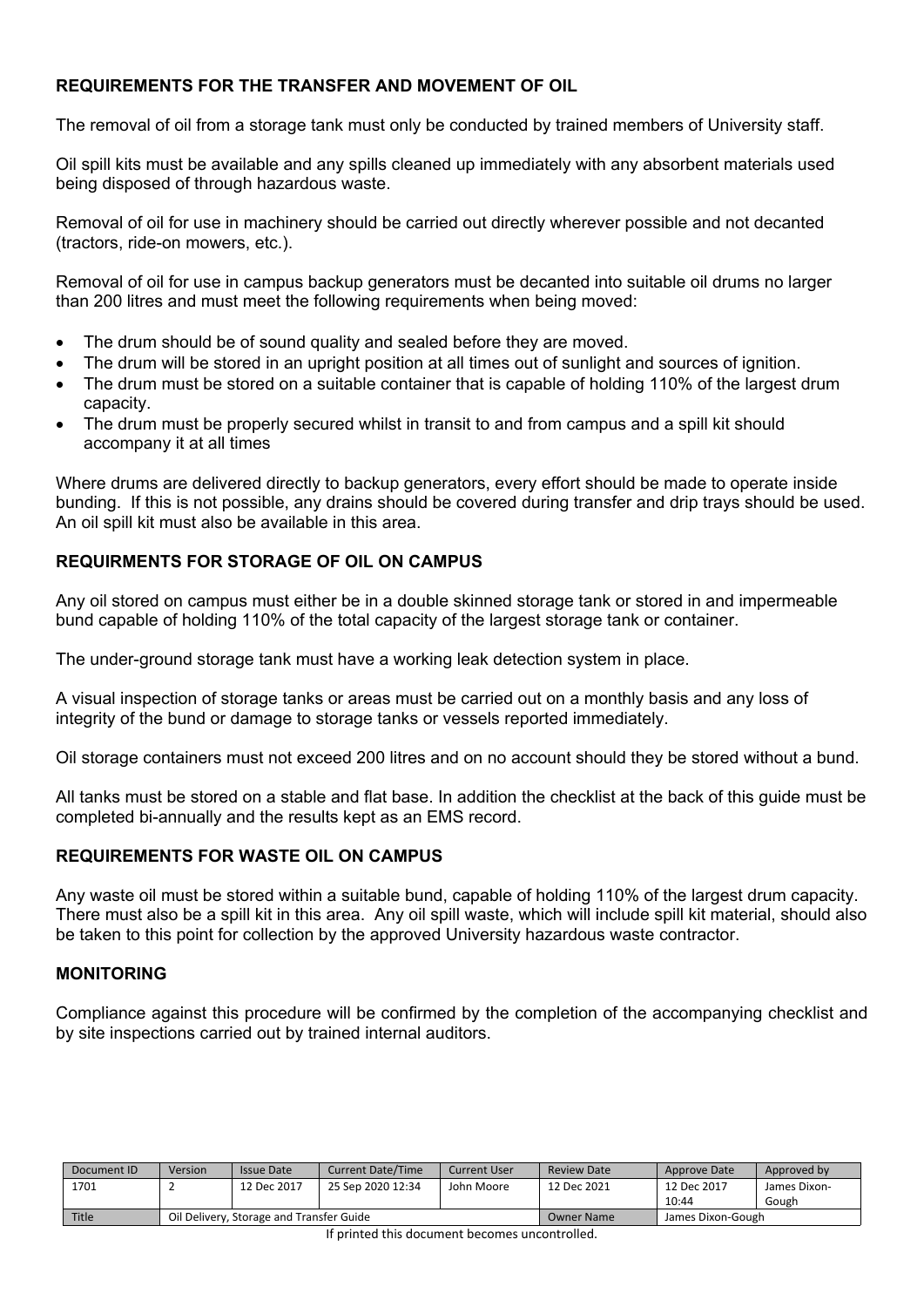#### **THE OIL STORAGE, TRANSFER AND DEILVERY CHECKLIST**

This checklist identifies aspects and requirements that should be completed bi-annually to reduce the risks associated with the transfer and storage of oil. Not all of the listed aspects and requirements listed are mandated by UK regulation but they are recommended to ensure a reduced likelihood of a spill.

#### **DESIGNATION AND TRAINING OF STAFF**

| <b>Aspects</b>                                                                 | <b>Requirements</b>                                                                                                                       | <b>Guidance</b>                                                                                                                                                                                              | <b>Checklist</b> |
|--------------------------------------------------------------------------------|-------------------------------------------------------------------------------------------------------------------------------------------|--------------------------------------------------------------------------------------------------------------------------------------------------------------------------------------------------------------|------------------|
| Availability of a<br>designated staff member                                   | A designated staff member should be on site and<br>available to assist the driver at all times throughout the<br>delivery.                | This staff member should be aware of the layout of<br>the building and the oil delivery procedure.                                                                                                           |                  |
| Appropriate training of<br>designated staff<br>member/s                        | Designated staff should be trained to receive the<br>delivery and be aware of the layout of the facilities and<br>company procedures.     | The authorised person should be able to establish<br>the ullage (the empty space above the surface of the<br>liquid) before delivery and understand the procedure<br>to be followed in the event of a spill. |                  |
| <b>Ability of designated</b><br>staff to operate all oil<br>transfer equipment | The authorised person should be competent and able to<br>operate all control valves when transferring oil to<br>generators and machinery. | Users should not operate any unfamiliar equipment<br>when transferring oil.                                                                                                                                  |                  |

| Document ID  | Version                                  | <b>Issue Date</b> | <b>Current Date/Time</b> | Current User      | <b>Review Date</b> | Approve Date | Approved by  |
|--------------|------------------------------------------|-------------------|--------------------------|-------------------|--------------------|--------------|--------------|
| 1701         |                                          | 12 Dec 2017       | 25 Sep 2020 12:34        | John Moore        | 12 Dec 2021        | 12 Dec 2017  | James Dixon- |
|              |                                          |                   |                          |                   |                    | 10:44        | Gough        |
| <b>Title</b> | Oil Delivery, Storage and Transfer Guide |                   |                          | <b>Owner Name</b> | James Dixon-Gough  |              |              |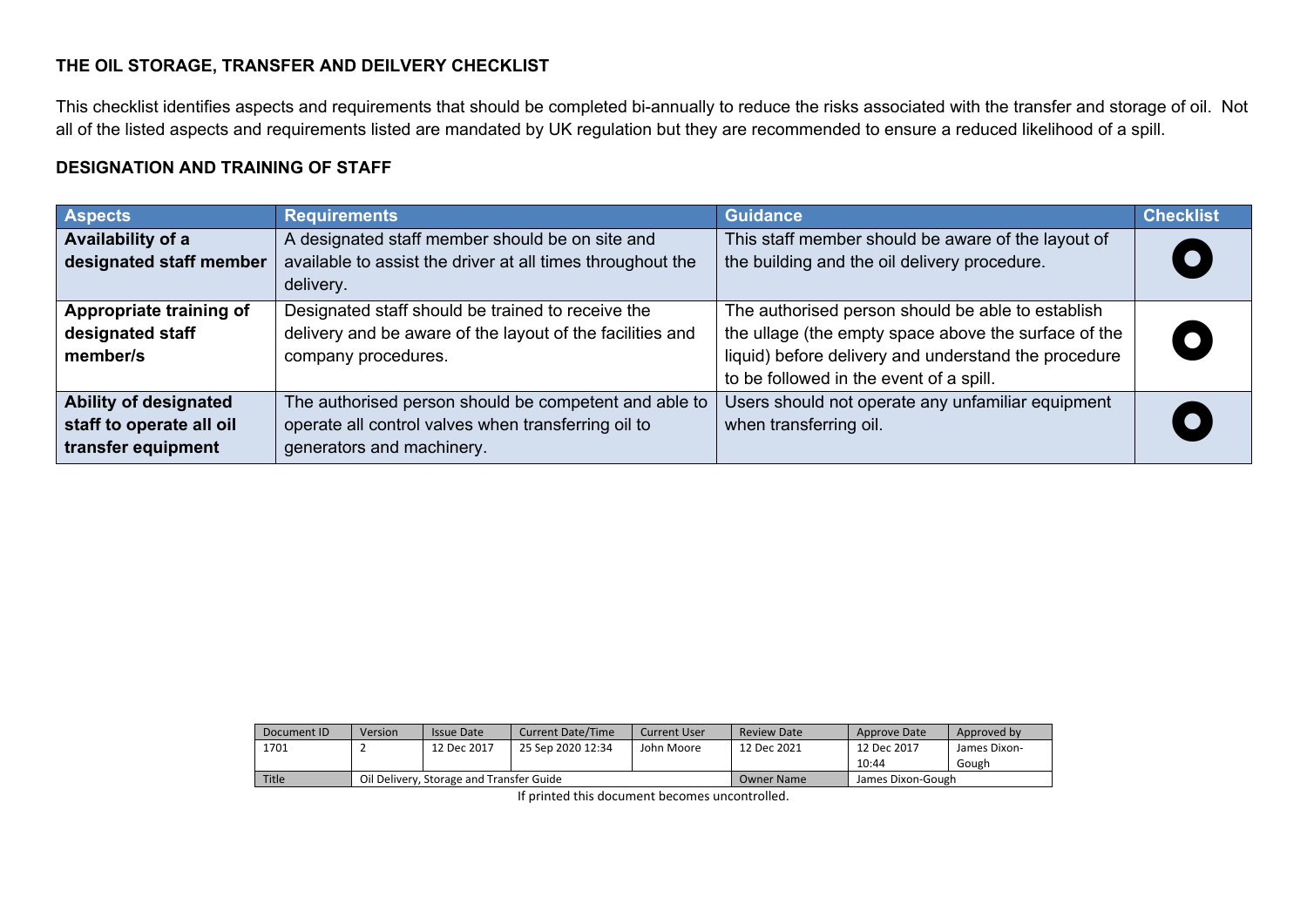# **CONDITION AND MAINTENANCE OF TANK STORAGE**

#### **Tank storage**

| <b>Aspects</b>                | <b>Requirements</b>                                                                                                                                                                  | <b>Guidance</b>                                                                                                                                                                                                                     | <b>Checklist</b> |
|-------------------------------|--------------------------------------------------------------------------------------------------------------------------------------------------------------------------------------|-------------------------------------------------------------------------------------------------------------------------------------------------------------------------------------------------------------------------------------|------------------|
| Stable mountings /<br>bases   | Storage tanks should be mounted on suitable and<br>secure bases                                                                                                                      | Tanks should be standing on a secure foundation<br>such that they cannot move. Tanks standing on<br>drums, sleepers or pallets are not acceptable                                                                                   |                  |
| <b>Clear marking of tanks</b> | All storage tanks should be clearly marked with the tank<br>number or letter, the product grade and the tank<br>capacity.                                                            | To ensure easy identification and avoid the mixing of<br>fuel types                                                                                                                                                                 |                  |
| <b>Tank bunding</b>           | Storage tanks should be surrounded by an<br>impermeable bund capable of holding 110% of the<br>largest tank capacity.                                                                | New tanks can be constructed as tanks within a tank<br>i.e. the outer tank forms the bund                                                                                                                                           |                  |
| <b>Tank vents</b>             | All tank vents should direct any oil overflow into a bund.<br>Those vents which open to atmosphere should have<br>free airflow around them and no ignition source within 3<br>metres |                                                                                                                                                                                                                                     |                  |
| <b>Tank gauges</b>            | Storage tanks should be fitted with a working, calibrated<br>tank gauge system or calibrated dipstick with the<br>maximum tank fill capacity shown somewhere on the<br>installation  | The delivery driver or any users should not be<br>required to use a dipstick or climb over any<br>obstacles to read a tank contents gauge. The<br>maximum tank fill capacity should be marked either<br>on the gauge or on the tank |                  |
| Fill pipe valves              | All fill pipe inlets should be fitted with a shut off valve<br>and lockable cap.                                                                                                     | A competent member of university staff should check<br>that each pipe is be shut off and locked securely<br>after each delivery                                                                                                     |                  |

| Document ID | Version                                  | Issue Date  | <b>Current Date/Time</b> | <b>Current User</b> | <b>Review Date</b> | Approve Date | Approved by  |
|-------------|------------------------------------------|-------------|--------------------------|---------------------|--------------------|--------------|--------------|
| 1701        |                                          | 12 Dec 2017 | 25 Sep 2020 12:34        | John Moore          | 12 Dec 2021        | 12 Dec 2017  | James Dixon- |
|             |                                          |             |                          |                     |                    | 10:44        | Gough        |
| Title       | Oil Delivery, Storage and Transfer Guide |             |                          | <b>Owner Name</b>   | James Dixon-Gough  |              |              |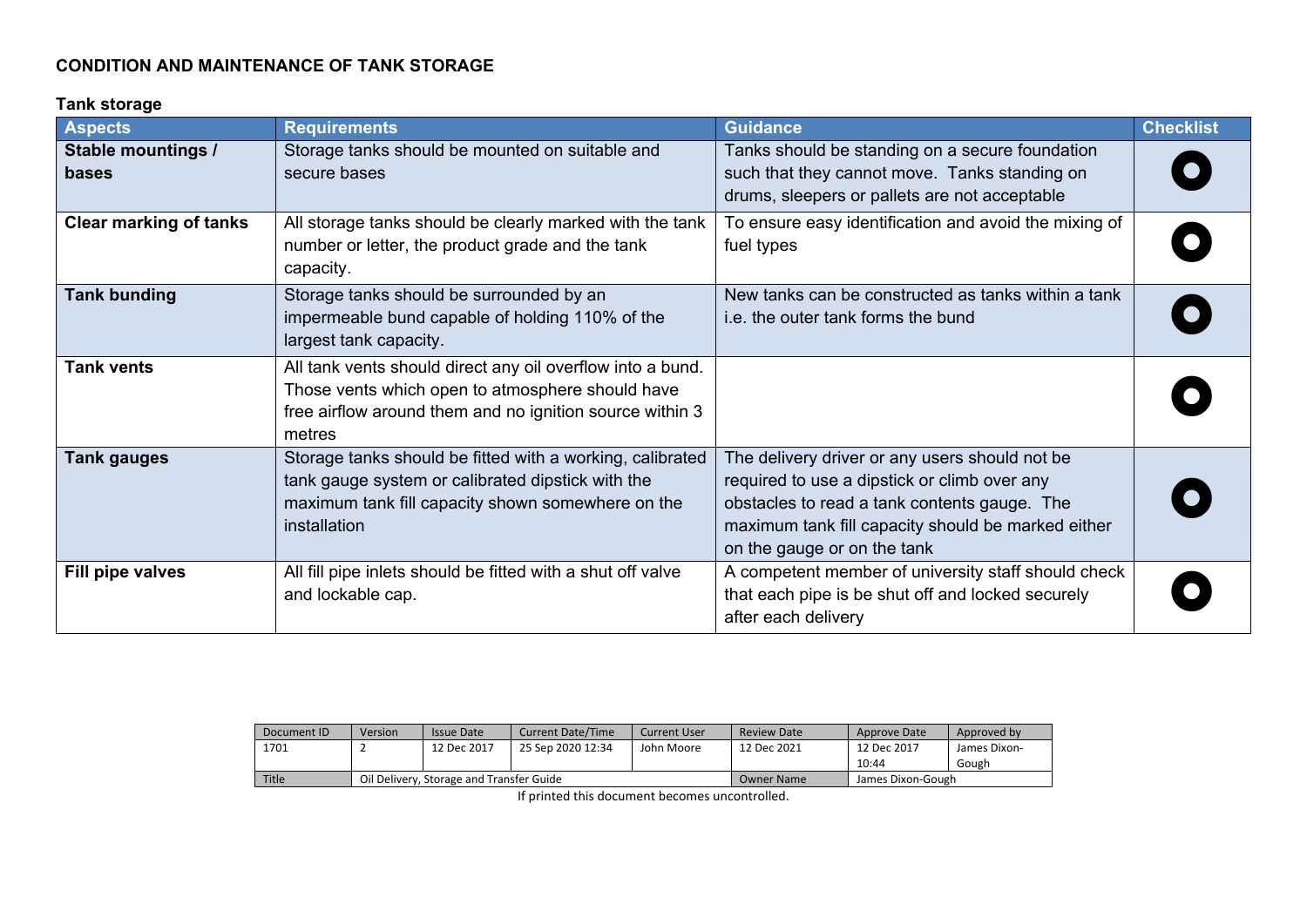# **Tank maintenance**

| <b>Aspects</b>            | <b>Requirements</b>                                                                         | <b>Guidance</b>                                                                                                     | <b>Checklist</b> |
|---------------------------|---------------------------------------------------------------------------------------------|---------------------------------------------------------------------------------------------------------------------|------------------|
| <b>Regular inspection</b> | There should be a monthly visual inspection and<br>maintenance of the oil storage facility. | A log book should be kept to note any inspections<br>and maintenance. Any issues should be reported<br>immediately. |                  |
| <b>Clear bunding area</b> | The bund area should be clear of vegetation and<br>storage of any other materials.          | This should avoid contamination of other materials<br>and avoid reducing the effectiveness of the bund              |                  |

# **AVAILABILITY OF NOTICES**

| <b>Aspects</b>             | <b>Requirements</b>                                        | <b>Guidance</b>                                     | <b>Checklist</b> |
|----------------------------|------------------------------------------------------------|-----------------------------------------------------|------------------|
| <b>Emergency procedure</b> | A notice should be provided at the fill pipe providing     | This procedure should be displayed alongside        |                  |
| <b>instructions</b>        | details / instructions relating to the buildings emergency | appropriate contact details                         |                  |
|                            | procedure.                                                 |                                                     |                  |
| On site delivery           | This document and checklist should be in place at the      | The designated member of staff should have a copy   |                  |
| guidelines                 | designated offload position.                               | of this and should work through the procedure prior |                  |
|                            |                                                            | to and during the delivery                          |                  |

| Document ID | Version                                  | Issue Date  | <b>Current Date/Time</b> | <b>Current User</b> | <b>Review Date</b> | Approve Date | Approved by  |
|-------------|------------------------------------------|-------------|--------------------------|---------------------|--------------------|--------------|--------------|
| 1701        |                                          | 12 Dec 2017 | 25 Sep 2020 12:34        | John Moore          | 12 Dec 2021        | 12 Dec 2017  | James Dixon- |
|             |                                          |             |                          |                     |                    | 10:44        | Gough        |
| Title       | Oil Delivery, Storage and Transfer Guide |             |                          | Owner Name          | James Dixon-Gough  |              |              |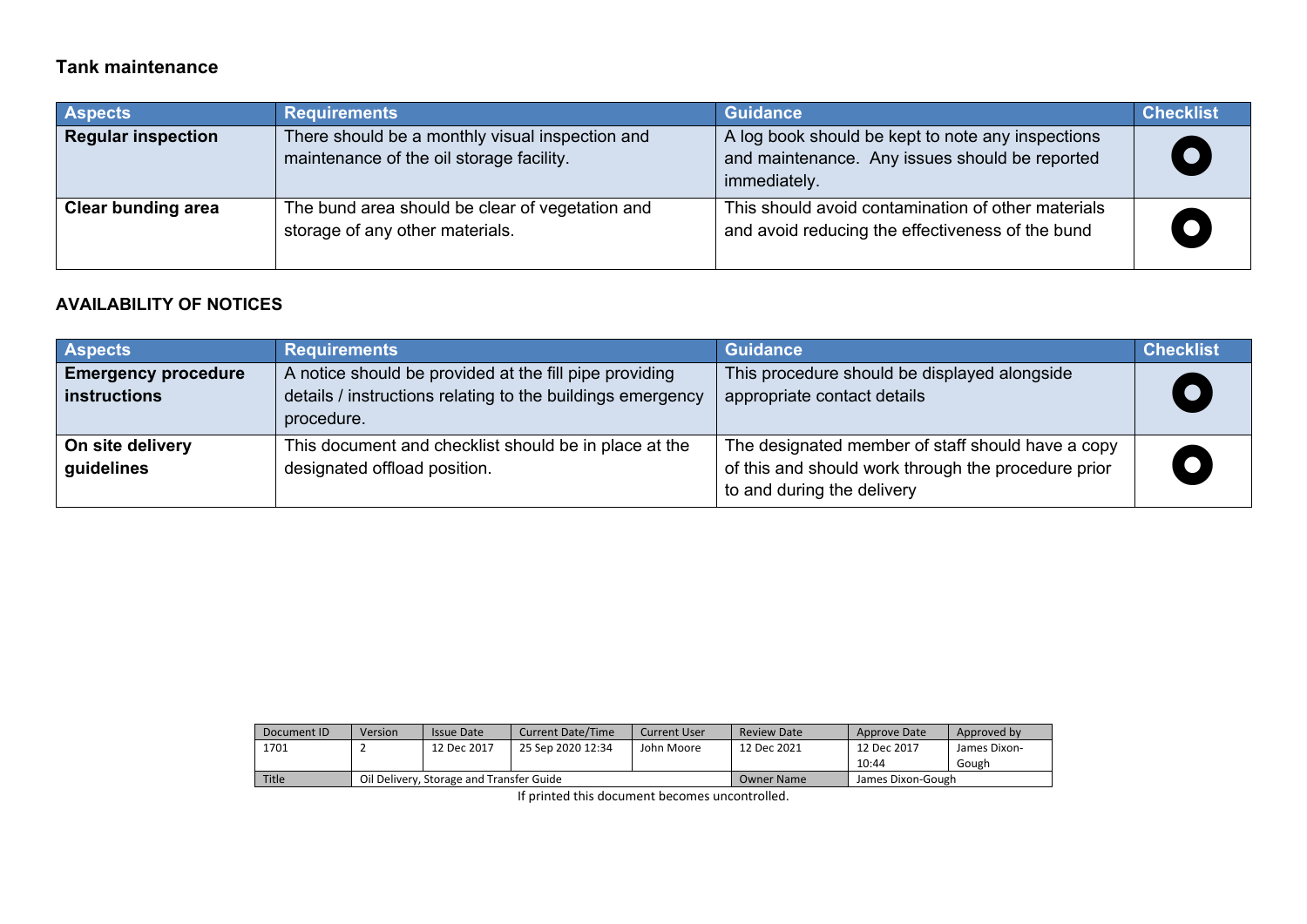#### **SPILL RESPONSE**

| <b>Aspects</b>              | <b>Requirements</b>                                                                                                  | <b>Guidance</b>                                                                                                                                                                                                                                                      | <b>Checklist</b> |
|-----------------------------|----------------------------------------------------------------------------------------------------------------------|----------------------------------------------------------------------------------------------------------------------------------------------------------------------------------------------------------------------------------------------------------------------|------------------|
| Provision of oil spill kits | The provision of appropriate oil spill kits close to the<br>storage tanks.                                           | This is to ensure that an appropriately trained staff<br>member can effectively prevent and minimise<br>environmental damage at source quickly in the event<br>of a spill                                                                                            |                  |
| <b>Alarm systems</b>        | Ideally all storage tanks should be fitted with a high<br>level alarm system to avoid overfilling the storage tanks. | Activation of the alarm should be detectable to the<br>driver at the offload point whilst the truck engine is<br>running. Alarm can be audible or visual. If visual,<br>lights should be particularly bright so as to attract the<br>driver's attention immediately. |                  |

# **THE DELIVERY POINT**

| <b>Aspects</b>               | <b>Requirements</b>                                                                                 | <b>Guidance</b>                                                             | <b>Checklist</b> |
|------------------------------|-----------------------------------------------------------------------------------------------------|-----------------------------------------------------------------------------|------------------|
| Vehicle position in          | All fill pipe inlets should be positioned closely to the                                            | This should ensure that delivery pipes are as short                         |                  |
| relation to fill pipes       | designated offload position                                                                         | as is practicable                                                           |                  |
| <b>Protection of storage</b> | Storage tanks should protected in some way against a                                                | This should avoid any accidents during access and                           |                  |
| tanks                        | possible impact from the delivery vehicle                                                           | exit of the delivery vehicle                                                |                  |
| Drainage area                | The tanker offloading area should drain to a suitably<br>sized oil separator of an approved design. | This should prevent oil spills flowing directly to open<br>drainage systems |                  |

| Document ID  | Version                                  | <b>Issue Date</b> | <b>Current Date/Time</b> | Current User      | Review Date       | Approve Date | Approved by  |
|--------------|------------------------------------------|-------------------|--------------------------|-------------------|-------------------|--------------|--------------|
| 1701         |                                          | 12 Dec 2017       | 25 Sep 2020 12:34        | John Moore        | 12 Dec 2021       | 12 Dec 2017  | James Dixon- |
|              |                                          |                   |                          |                   |                   | 10:44        | Gough        |
| <b>Title</b> | Oil Delivery, Storage and Transfer Guide |                   |                          | <b>Owner Name</b> | James Dixon-Gough |              |              |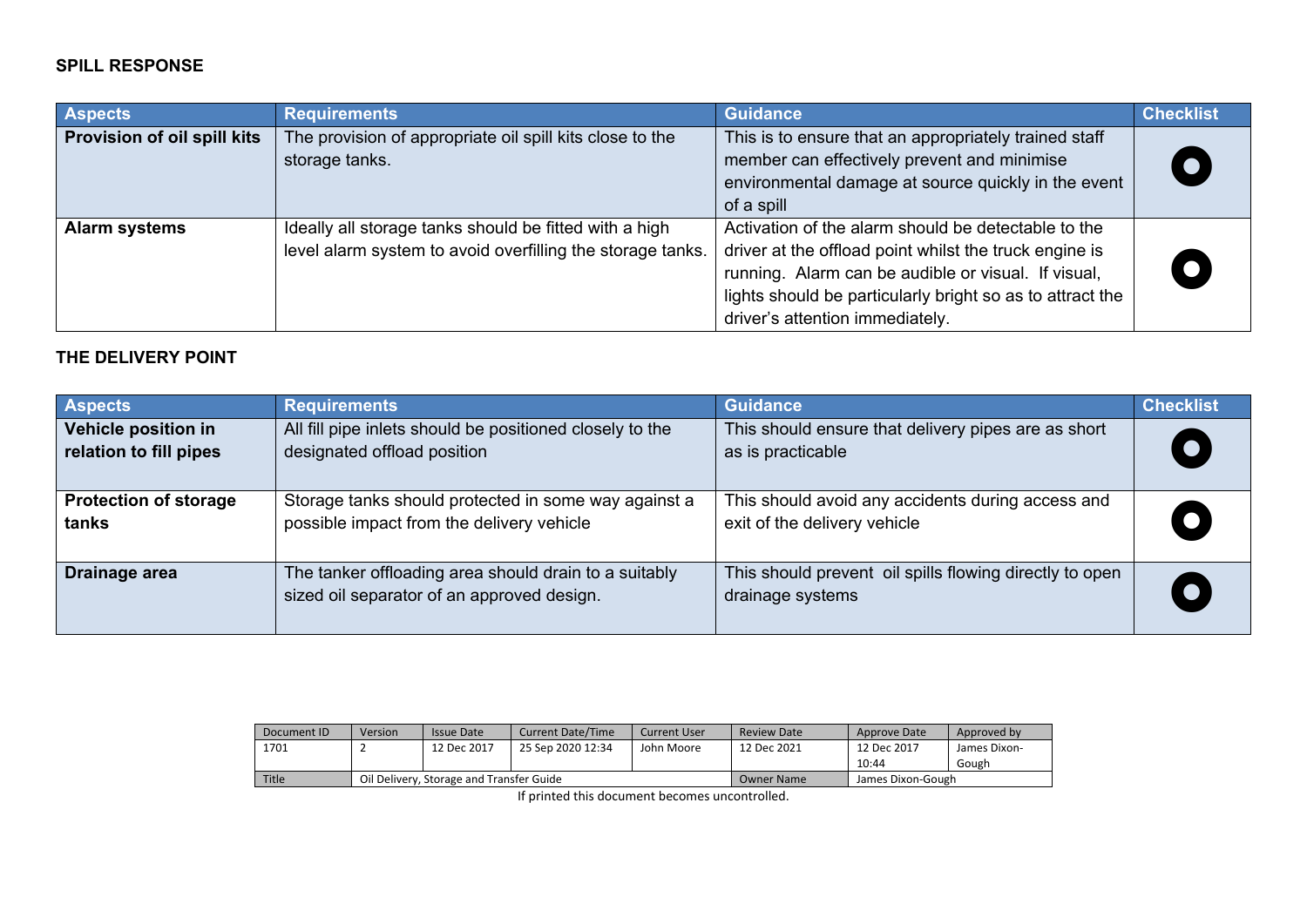## **THE TRANSFER PROCESS**

| <b>Aspects</b>                          | <b>Requirements</b>                                                                                                                                                                      | <b>Guidance</b>                                                                                                                                                                                                                            | <b>Checklist</b> |
|-----------------------------------------|------------------------------------------------------------------------------------------------------------------------------------------------------------------------------------------|--------------------------------------------------------------------------------------------------------------------------------------------------------------------------------------------------------------------------------------------|------------------|
| <b>Gauging of tanks</b>                 | All receiving tanks need to be gauged prior to taking<br>fuel.                                                                                                                           | This is to ensure that there is sufficient tank storage<br>space and avoid overspill                                                                                                                                                       |                  |
| <b>Underground transfer</b>             | If any storage tanks are underground then the delivery<br>should not be pumped from the delivery vehicle                                                                                 | Pumping into underground storage tanks is not<br>permitted                                                                                                                                                                                 |                  |
| <b>Visibility of tank vent</b><br>pipes | All the tank vent pipes should be visible to the driver<br>throughout the offloading process.                                                                                            | If not are the storage tanks fitted with a physical tank<br>overfill prevention device? If not then there should be<br>an authorised person available at all times within sight<br>of the vent pipe and in direct contact with the driver. |                  |
| <b>Visible oil leaks</b>                | The installations should be free of visible oil leaks.                                                                                                                                   | From either the tank or any pipe work.                                                                                                                                                                                                     |                  |
| Fill pipe drip tray                     | Where the fill pipe inlet is positioned outside the bund<br>then a suitable drip tray should be provided and<br>emptied in an environmentally responsible manner<br>after each delivery. | The drip tray should not leak and should be large<br>enough to contain a minor spill                                                                                                                                                       |                  |
| Health & safety<br>concerns             | The supplier should be advised of any times when<br>deliveries should not take place due to health and<br>safety concerns.                                                               | Where there are concerns then deliveries should be<br>postponed until any concerns have been appropriately<br>addressed                                                                                                                    |                  |

| Document ID | Version                                  | <b>Issue Date</b> | <b>Current Date/Time</b> | Current User | <b>Review Date</b> | Approve Date | Approved by  |
|-------------|------------------------------------------|-------------------|--------------------------|--------------|--------------------|--------------|--------------|
| 1701        |                                          | 12 Dec 2017       | 25 Sep 2020 12:34        | John Moore   | 12 Dec 2021        | 12 Dec 2017  | James Dixon- |
|             |                                          |                   |                          |              |                    | 10:44        | Gough        |
| Title       | Oil Delivery, Storage and Transfer Guide |                   |                          | Owner Name   | James Dixon-Gough  |              |              |